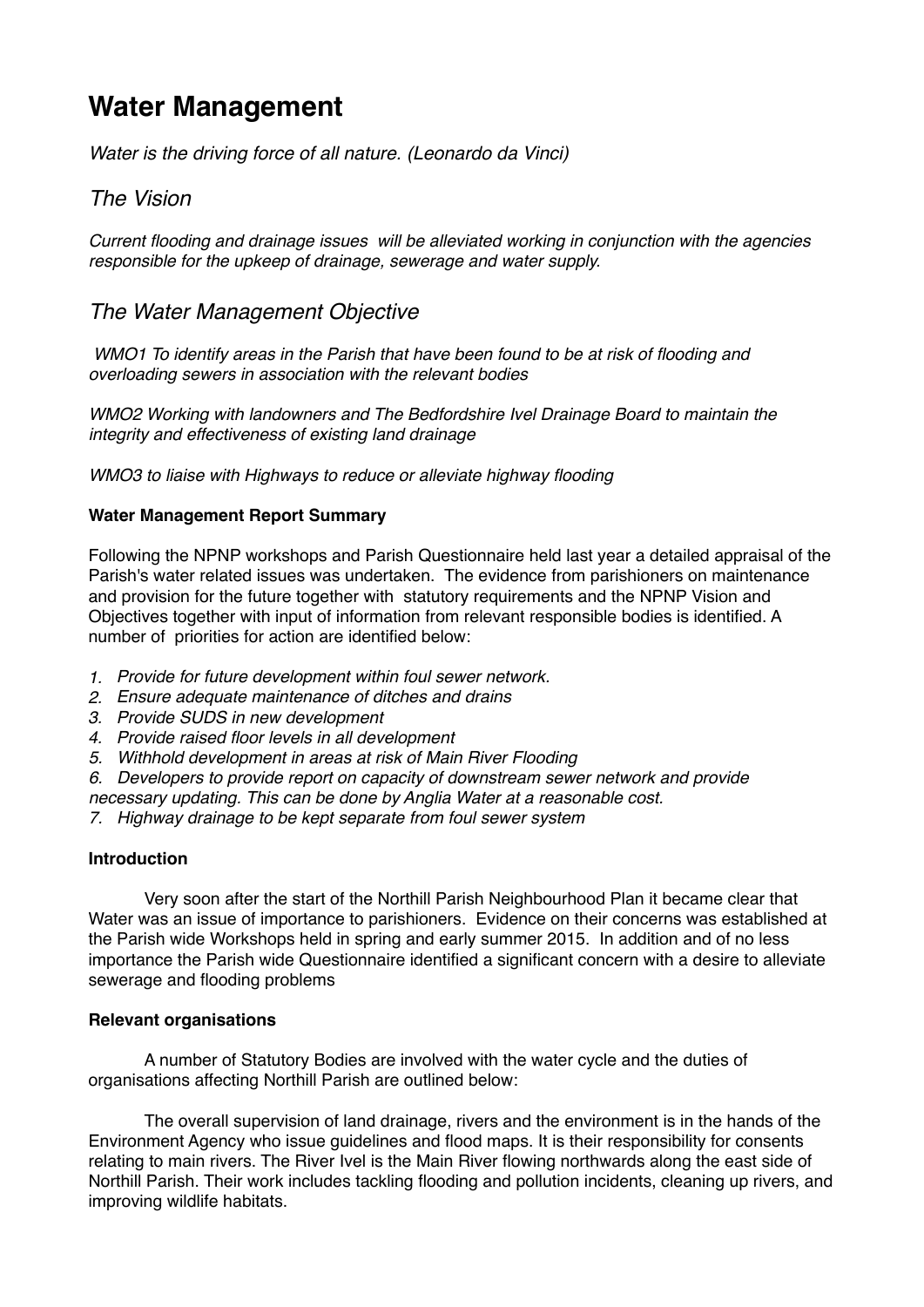Central Bedfordshire is the Lead Local Flood Authority for the area. Under the Flood and Water Management Act 2010 Central Bedfordshire includes responsibility for: developing and maintaining a Local Flood Risk Management Strategy, maintaining a register of physical features that have a 'significant' effect on flooding in the area and issue of consents. Flooding associated with any public road should be reported to the Highways team.

The Bedfordshire and River Ivel Drainage Board undertakes to manage water levels and reduce the risk from flooding within their district. Much of their work involves the maintenance and improvement of watercourses and related infrastructure such as pumping stations, weirs, sluices, culverts and embankments within their drainage districts. Under the Land Drainage Act 1991, each Drainage Board (DB) exercises a general power of supervision over all matters relating to water level management within its district. They are responsible for consenting on ordinary watercourses that are streams, drains and ditches and passages through which water flows that do not form part of the main river. In pursuance of this role they can prohibit the obstruction of watercourses within their district. Thus, anyone constructing or altering a weir, bridge, embankments, culvert or similar obstruction must seek the consent of the DB before undertaking work.

The responsibilities of a Riparian owner (generally a property adjacent to watercourse) include maintenance of the watercourse and to clear any obstructions (natural or otherwise) so the normal flow of water is not impeded, maintain the banks and bed of the watercourse and any flood defences that exist on it to accept the natural flow from your upstream neighbour and transfer it downstream without obstruction, pollution or diversion. They also maintain any structures on riparian owner's stretch of watercourse including culverts, weirs and mill gates.

 Water Supply and Foul Water sewers are maintained by Anglian Water together some Surface Water sewers. Highway sewers are the responsibility of the Highways Team Central Bedfordshire. The A1 trunk road is the responsibility of Highways England.

#### **Evidence**

Workshops organised for Parishioners were held during the Spring of 2015. Comments from parishioners were placed on a comprehensive spreadsheet to provide a comprehensive database and audit trail. It was decided to simplify the data available into specific issues reflecting the comments within the Workshop documentation. The result is shown in the table below:

| annual , or workertop communities on water management |              |                                                                   |
|-------------------------------------------------------|--------------|-------------------------------------------------------------------|
| Topic                                                 | No           | <b>Summary comment</b>                                            |
| Smell                                                 | 2            | Ickwell Road Upper Caldecote, Biggleswade Road Upper Caldecote    |
| Flooding UC                                           | 6            | Off Hitchin Road, the Green, Ashby Drive, Cemetary, A1 (2 places) |
| Flooding other                                        | 2            | Hatch, Lower Caldecote                                            |
| Flooding Ickwell                                      | 3            | Next to Ickwell/Northill PS (investigation required), Warden Road |
| Foul flooding                                         | 3            | Northill Road Ickwell, Swallow Fields UC, A1 (B'Wade Rd           |
| Foul water PS                                         | 1            | A1 P Stn breaks down                                              |
| Advisory                                              | 1            | Note concerning reinforcement of surface water control from homes |
| Investigation                                         | 2            | Golf range infuence on water table. Drainage behind new build UC  |
| Safety                                                | $\mathbf{1}$ | Piping ditch next to Pond Close                                   |
| Provide for future                                    | 9            | General concern expressed at Workshops                            |
| Maintenance                                           | 8            | General worry expressed at workshops                              |

#### **Summary of Workshop Comments on Water Management**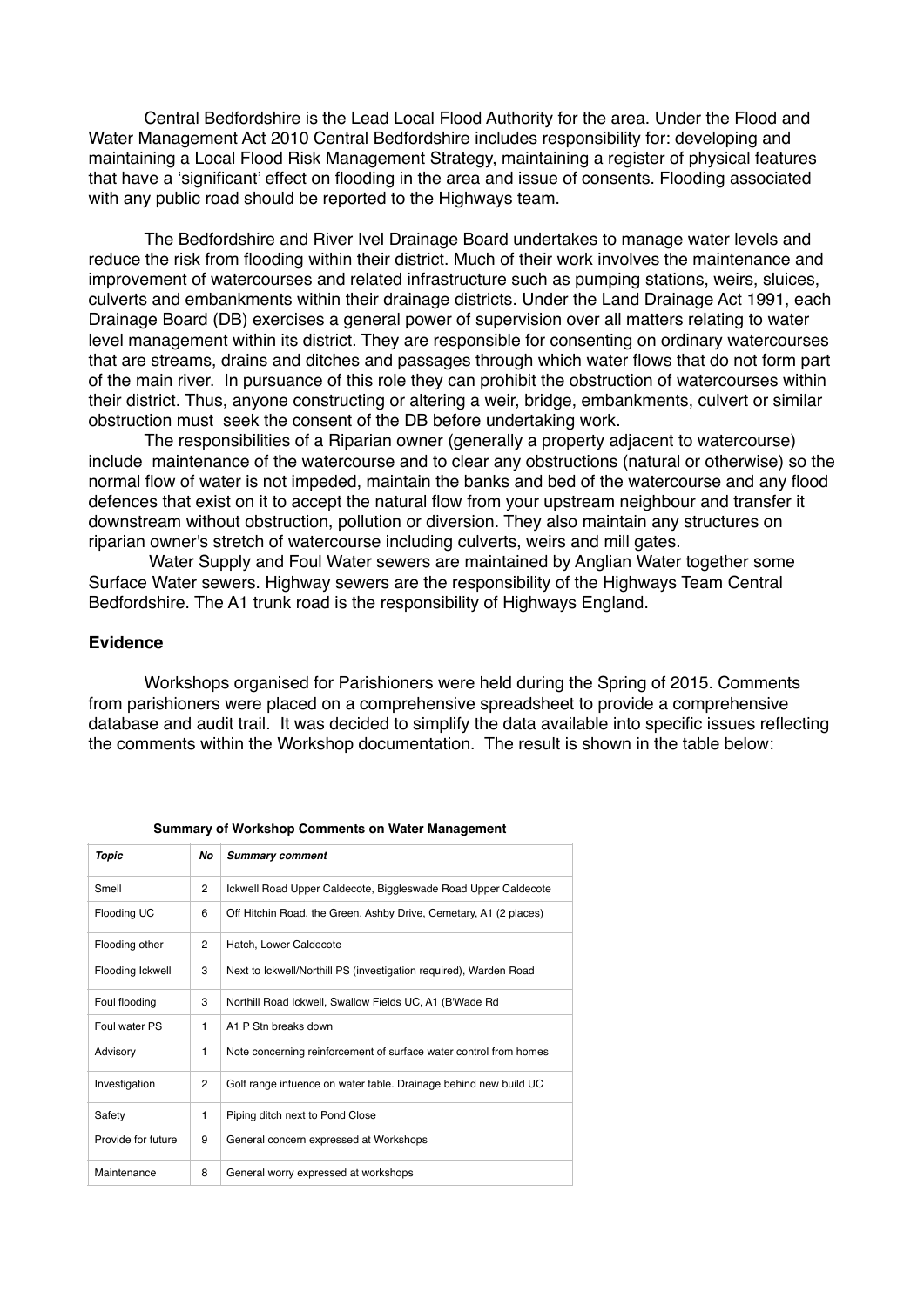

#### **Questionnaire**

The Parish wide Questionnaire included a single question about water :- should alleviating flooding and sewerage problems be included in the Neighbourhood Plan? There were 277 votes responding to the question representing 67% of the votes returned. The votes returned represent xxxx % of the population of the Parish that figure is considered to be an acceptable return.

#### **Analysis**

The presentation of parishioners concerns from the Workshops and Questionnaire will be used together with information from the responsible organisations involved. Thus maps showing areas at risk of flooding and the means of disposing water used with appropriate additional supporting information.

#### Specific Issues

The workshop data is illustrated in the two pie charts above and whilst flooding in Upper Caldecote is the most significant and the more important issue is the foul flooding, a potential health issue. The smell problem is also linked to foul water problems and indicative of possible sewer problems.The safety problem is related to a ditch adjacent to Vinegar Hill and is likely to result in the piping of the ditch so as to give more security to pedestrians walking to Pound Close housing and the Cemetery.

 The flooding problems are either highway drainage inadequacies or surface water from river or land surfaces. Reference will be made to the Environmental Agencies flood maps which show both river and surface water flooding. In addition the Bedfordshire and River Ivel Drainage Board have plans showing the watercourses for which they are responsible and their programmes of works. These are relevant issues for assessment and evaluation.

#### River and Surface Water Flooding

The Environmental Agency's flood maps show shaded areas at risk of flooding. The maps available are:

- Rivers and Sea for Planning purposes showing Flood Risk Zones
- Rivers and Sea to show ares of high, medium and low risk
- Surface Water showing areas where rainfall fails to drain away and lies on the ground

Zone category 3 shows areas with a annual probability of flooding of 1 in 100 or greater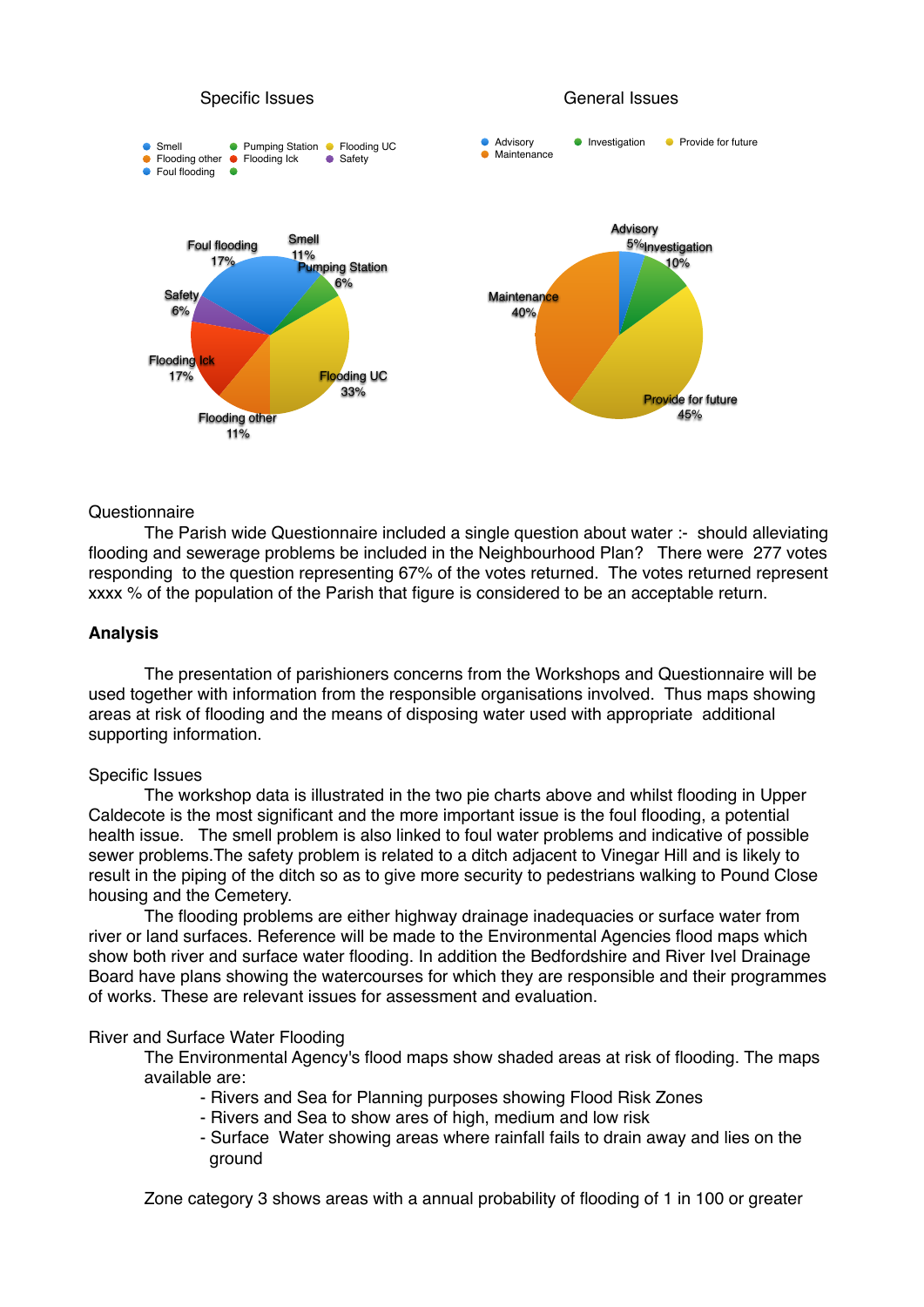Zone category 2 shows outlying areas with a probability of flooding of up to 1 in 1000 a year.

#### *These maps not included in this version as labelling is required*

It is necessary to elaborate a little further the use of the term 'probability of flooding', it can be shown through statistics that there is approximately a 63.4% chance of one or more 100-year floods occurring in any 100-year period.

The planning map marking Zone 3 flood risk indicates that areas adjacent to the River Ivel and following the watercourse that drains roughly west to east crossing the road between Ickwell and Northill are at greatest risk of flooding. Planning recommendations advise that houses should not be built in Zone 3 areas. The Housing Assessment work has followed this advice on housing sites identified for consideration in the Neighbourhood Plan between Sainsbury's and the River Ivel and between Ickwell and Northill.

There does not appear to be potential housing development within Zone 2.

A number of areas subject to surface water flooding may be identified, the potential housing sites with this risk probability of 1 in 1000 are located in Northill (Thorncote Road) and Upper Caldecote (west of Hitchin Road, south of Ickwell Road, and Water Lane).

None of these identified flood zones or areas have allowance for potential climate change. As such it is prudent for all new builds to be given additional protection from potential flooding by such means as raised floor levels and or flood entry devices.

Bedfordshire and R. Ivel Drainage Board watercourses

The drainage board's map of the watercourses within the parish shows the priority given to maintenance. It will be seen that from the map that the Parish watercourses are given degrees of priority. It is surprising that the outfall watercourse from Water Lane is given such a low priority. This of concern because not only is the condition poor, a bicycle and fallen trees are readily to be seen but perhaps of more importance is that the watercourse drains some 25% of Upper Caldecote from the south west including the Hitchin Road area, The Green and Water Lane. Part of The Green has been subject to flooding in the past including property garden. An investigation by Central Beds of the Water Lane drainage and outfall is planned. The other drainage board plan shows planned maintenance work.

*These maps not included in this version as labelling is required*

### Highway Drainage

Identified highway flooding occurs at the entrance to Ashby Drive UC (blocked gulley), at Tingeys Corner UC and at the entrance to the Sainsbury's roundabout from Hills Road. Central Bedfordshire need to attend to these occurrences as a matter of good housekeeping.

### Foul sewers

 The villages within Northill Parish each have their own sewer network and pumping station with a rising main to transfer sewage forward. Thus Thorncote and Hatch pump to Northill which then pumps to Ickwell. From Ickwell sewage is pumped to Upper Caldecote where it outfalls along Biggleswade Road to a further pumping station on the eastern side of the A1 trunk road. Lower Caldecote sewage is pumped a short way to an outfall sewer that links to the sewer crossing to the A1 pumping station. From there all sewage is pumped to Biggleswade Sewage Treatment Works. The consequence of this whole network is increasing downstream vulnerability in the event of development.

#### *Awaiting Anglia water for further information. Future capacity evaluation (RAG)*

*These maps not included in this version as labelling is required*

Water Supply *Awaiting Anglia water for further information.*